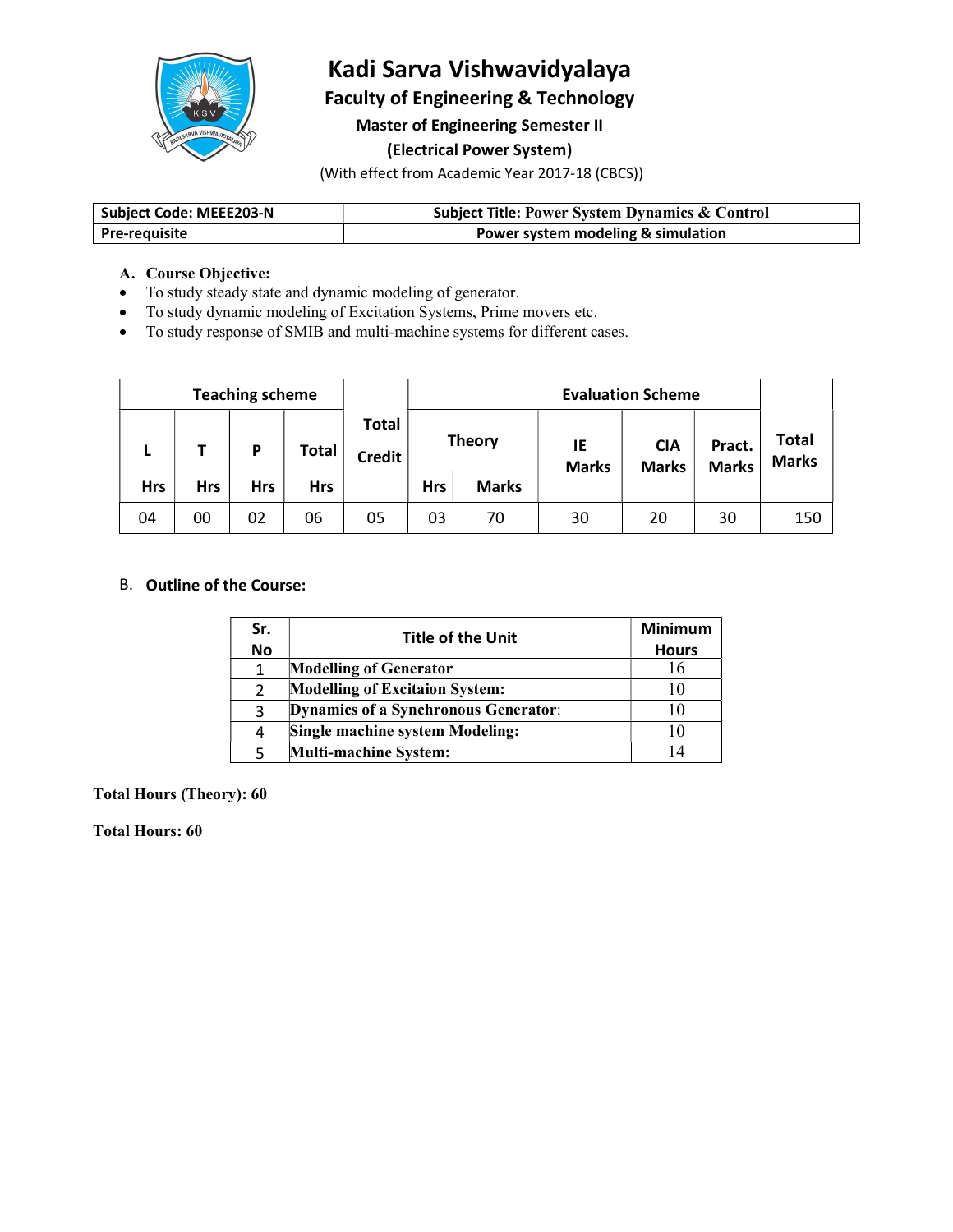

# Kadi Sarva Vishwavidyalaya

Faculty of Engineering & Technology

Master of Engineering Semester II

(Electrical Power System)

(With effect from Academic Year 2017-18 (CBCS))

#### Detailed Syllabus

| <b>Modelling of Generator:</b><br>$\mathbf{1}$<br>Classical Machine Description, Voltage Generation, Open-Circuit Voltage, Armature Reaction,<br>Terminal Voltage, Power Delivered by Generator, Synchronizing Generator to an Infinite Bus,<br>30<br>16<br>Synchronous Condenser, Role of Synchronous Machine Excitation in Controlling Reactive<br>Power, The Park Transformation, Park's Voltage Equation, Park's Mechanical Equation, Circuit<br>Model, Instantaneous Power Output, Applications, Synchronous Operation, Steady-state Model,<br>Simplified Dynamic Model, Generator Connected to Infinite Bus<br><b>Modelling of Excitaion System:</b><br>$2^{\circ}$<br>Excitation System, Excitation System Modeling, Excitation System - Standard Block Diagram,<br>10<br>10<br>System Representation by State Equation, Prime Mover Control System.<br><b>Dynamics of a Synchronous Generator:</b><br>$\overline{3}$<br>System Model, Synchronous Machine Model, Application of Model, Calculation of Initial<br>10<br>20<br>Conditions, System Simulation, Consideration of Other Machine Model, Inclusion of SVC<br>Model.<br><b>Single machine system Modeling:</b><br>4<br>Small Signal Analysis with Block Diagram Representation, Characteristic Equation (CE) and<br>10<br>20<br>Application of Routh-Hurwithz Criteion, Synchronizing and Damping Torque Analysis, Small<br>Signal Model: State Equation, Nonlinear Oscillations - Hopf Bifurcation.<br><b>Multi-machine System:</b><br>5 | Sr.       | <b>Topic</b>                              | Lecture      | Weight    |  |
|-----------------------------------------------------------------------------------------------------------------------------------------------------------------------------------------------------------------------------------------------------------------------------------------------------------------------------------------------------------------------------------------------------------------------------------------------------------------------------------------------------------------------------------------------------------------------------------------------------------------------------------------------------------------------------------------------------------------------------------------------------------------------------------------------------------------------------------------------------------------------------------------------------------------------------------------------------------------------------------------------------------------------------------------------------------------------------------------------------------------------------------------------------------------------------------------------------------------------------------------------------------------------------------------------------------------------------------------------------------------------------------------------------------------------------------------------------------------------------------------------------------|-----------|-------------------------------------------|--------------|-----------|--|
|                                                                                                                                                                                                                                                                                                                                                                                                                                                                                                                                                                                                                                                                                                                                                                                                                                                                                                                                                                                                                                                                                                                                                                                                                                                                                                                                                                                                                                                                                                           | <b>No</b> |                                           | <b>Hours</b> | $age(\%)$ |  |
|                                                                                                                                                                                                                                                                                                                                                                                                                                                                                                                                                                                                                                                                                                                                                                                                                                                                                                                                                                                                                                                                                                                                                                                                                                                                                                                                                                                                                                                                                                           |           |                                           |              |           |  |
|                                                                                                                                                                                                                                                                                                                                                                                                                                                                                                                                                                                                                                                                                                                                                                                                                                                                                                                                                                                                                                                                                                                                                                                                                                                                                                                                                                                                                                                                                                           |           |                                           |              |           |  |
|                                                                                                                                                                                                                                                                                                                                                                                                                                                                                                                                                                                                                                                                                                                                                                                                                                                                                                                                                                                                                                                                                                                                                                                                                                                                                                                                                                                                                                                                                                           |           |                                           |              |           |  |
|                                                                                                                                                                                                                                                                                                                                                                                                                                                                                                                                                                                                                                                                                                                                                                                                                                                                                                                                                                                                                                                                                                                                                                                                                                                                                                                                                                                                                                                                                                           |           |                                           |              |           |  |
|                                                                                                                                                                                                                                                                                                                                                                                                                                                                                                                                                                                                                                                                                                                                                                                                                                                                                                                                                                                                                                                                                                                                                                                                                                                                                                                                                                                                                                                                                                           |           |                                           |              |           |  |
|                                                                                                                                                                                                                                                                                                                                                                                                                                                                                                                                                                                                                                                                                                                                                                                                                                                                                                                                                                                                                                                                                                                                                                                                                                                                                                                                                                                                                                                                                                           |           | Simplified system Model, Detailed models: |              |           |  |
| Case I, Detailed models:<br>14<br>20                                                                                                                                                                                                                                                                                                                                                                                                                                                                                                                                                                                                                                                                                                                                                                                                                                                                                                                                                                                                                                                                                                                                                                                                                                                                                                                                                                                                                                                                      |           |                                           |              |           |  |
| Case II, Inclusion of Load and SVC dynamics, Modal Analysis of Large Power Systems, Case<br>Studies.                                                                                                                                                                                                                                                                                                                                                                                                                                                                                                                                                                                                                                                                                                                                                                                                                                                                                                                                                                                                                                                                                                                                                                                                                                                                                                                                                                                                      |           |                                           |              |           |  |
| <b>Total</b><br>60<br>100                                                                                                                                                                                                                                                                                                                                                                                                                                                                                                                                                                                                                                                                                                                                                                                                                                                                                                                                                                                                                                                                                                                                                                                                                                                                                                                                                                                                                                                                                 |           |                                           |              |           |  |

#### C. Instructional Method and Pedagogy:

- At the start of course, the course delivery pattern , prerequisite of the subject will be discussed
- Lecture may be conducted with the aid of multi-media projector, black board, OHP etc.
- Attendance is compulsory in lectures, which may carries five marks in overall evaluation.
- One internal exam of 30 marks is conducted as a part of mid semester evaluation.
- Assignment based on course content will be given to the student for each unit/topic and will be evaluated at regular interval. It may carries a weight age of five marks in the overall internal evaluation.